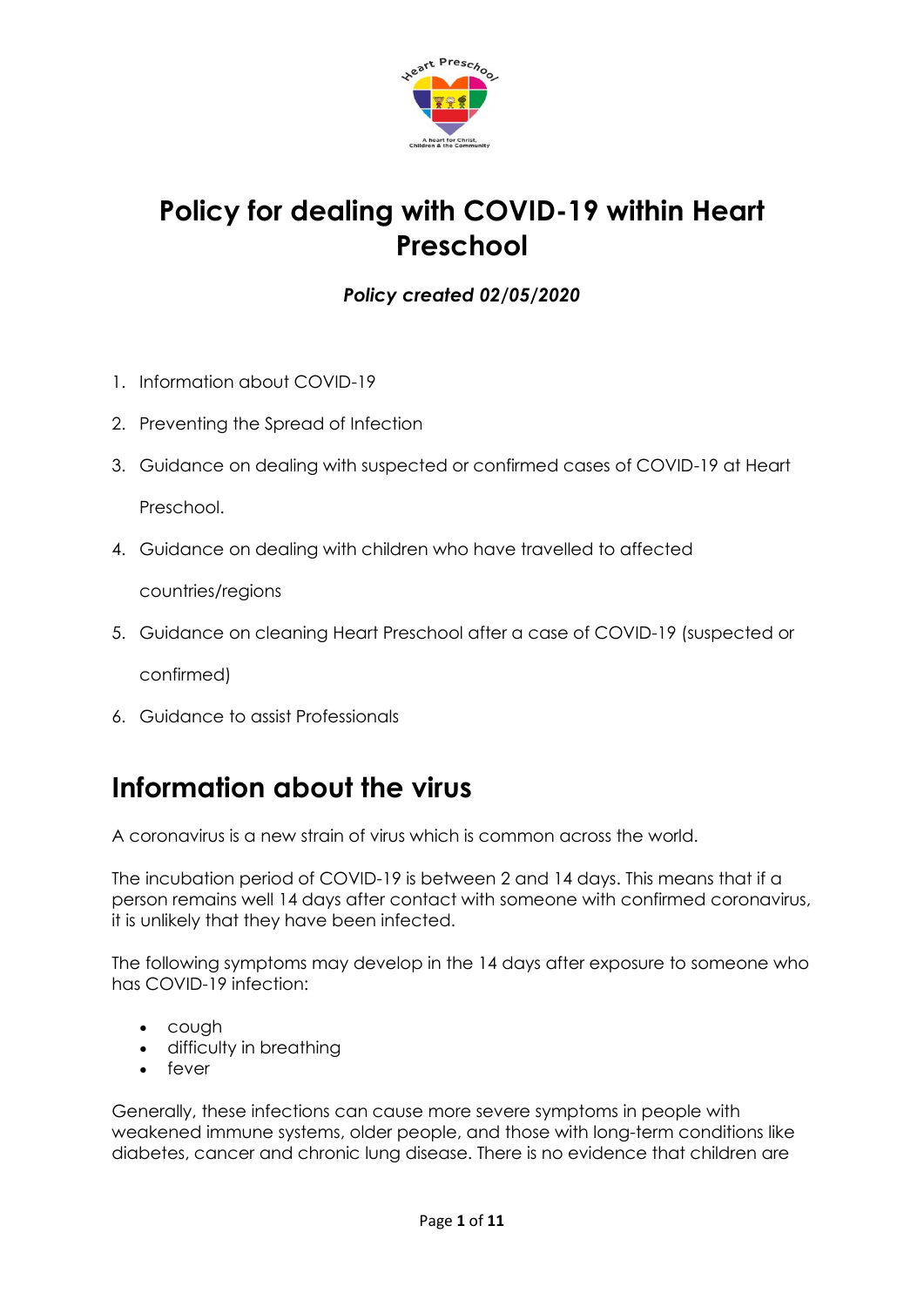

more affected than other age groups – very few cases have been reported in children.

#### **How COVID-19 is spread**

From what we know about other coronaviruses, spread of COVID-19 is most likely to happen when there is close contact (within 2 metres) with an infected person. It is likely that the risk increases the longer someone has close contact with an infected person.

Droplets produced when an infected person coughs or sneezes (termed respiratory secretions) containing the virus are most likely to be the most important means of transmission.

There are 2 routes by which people could become infected:

- secretions can be directly transferred into the mouths or noses of people who are nearby (within 2 metres) or could be inhaled into the lungs
- it is also possible that someone may become infected by touching a surface or object that has been contaminated with respiratory secretions and then touching their own mouth, nose, or eyes (such as touching a door knob or shaking hands then touching own face).

There is currently no good evidence that people who do not have symptoms are infectious to others.

### **Preventing the spread of infection**

There is currently no vaccine to prevent COVID-19. The best way to prevent infection is to avoid being exposed to the virus.

There are general principles to help prevent the spread of respiratory viruses, including:

- washing your hands often with soap and water, or use alcohol sanitiser if handwashing facilities are not available. This is particularly important after taking public transport
- covering your cough or sneeze with a tissue, then throwing the tissue in a bin. See [Catch it, Bin it, Kill it](https://campaignresources.phe.gov.uk/resources/campaigns/101/resources/5016)
- people who feel unwell should stay at home and should not attend work or any education or childcare setting
- Children, students, staff and visitors should wash their hands: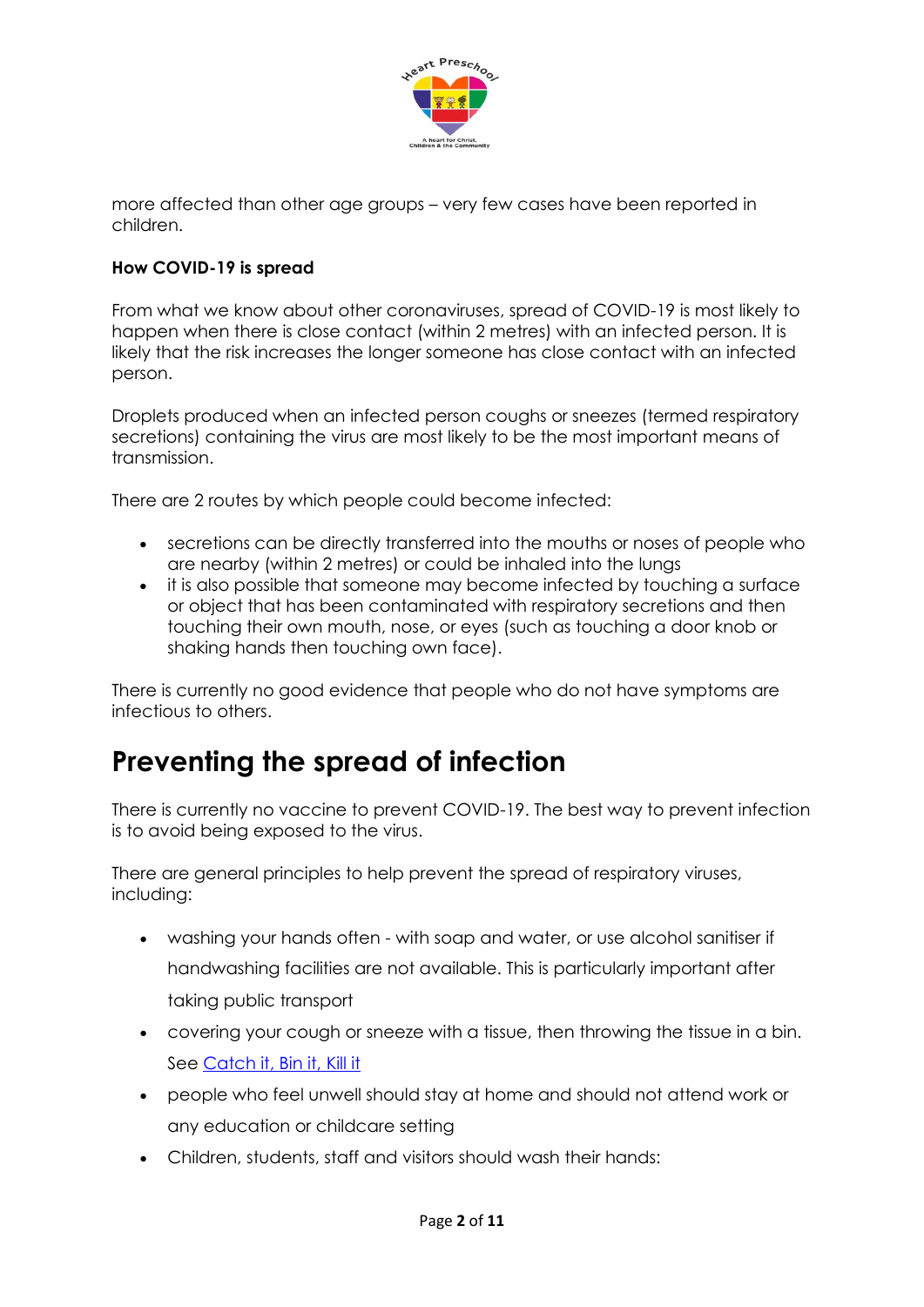

- o before leaving home
- o on arrival at school
- o after using the toilet
- o after breaks and sporting activities
- o before food preparation
- o before eating any food, including snacks
- o before leaving school
- use an alcohol-based hand sanitiser that contains at least 60% alcohol if soap and water are not available
- avoid touching your eyes, nose, and mouth with unwashed hands
- avoid close contact with people who are unwell
- clean and disinfect frequently touched objects and surfaces
- if you are worried about your symptoms or those of a child or colleague, please call NHS 111. Do not go directly to your GP or other healthcare environment
- see further information on the [Public Health England Blog](https://publichealthmatters.blog.gov.uk/2020/01/23/wuhan-novel-coronavirus-what-you-need-to-know/) and the [NHS UK](https://www.nhs.uk/conditions/coronavirus-covid-19/)  [website.](https://www.nhs.uk/conditions/coronavirus-covid-19/)

Face masks for the general public, children, or staff are not recommended to protect from infection, as there is no evidence of benefit from their use outside healthcare environments.

#### **Cleaning Routines:**

Daily cleaning routines will largely remain the same, as high standards of good hygiene are currently in place. However, in areas where there are hard surfaces that are infrequently cleaned or not cleaned to a high enough standard the following will be put in place:

- All frequently used hard surfaces will be cleaned with a hard surface cleaning and sanitising solution each day by Preschool staff, this includes all door handles, lap top key boards, Ipads, door release handles, light switches, telephones, walkie talkies, office desks, printers.
- After every session the plastic toys will be sprayed or sterilised with a milton solution for the next session

#### **Hand Washing Routines:**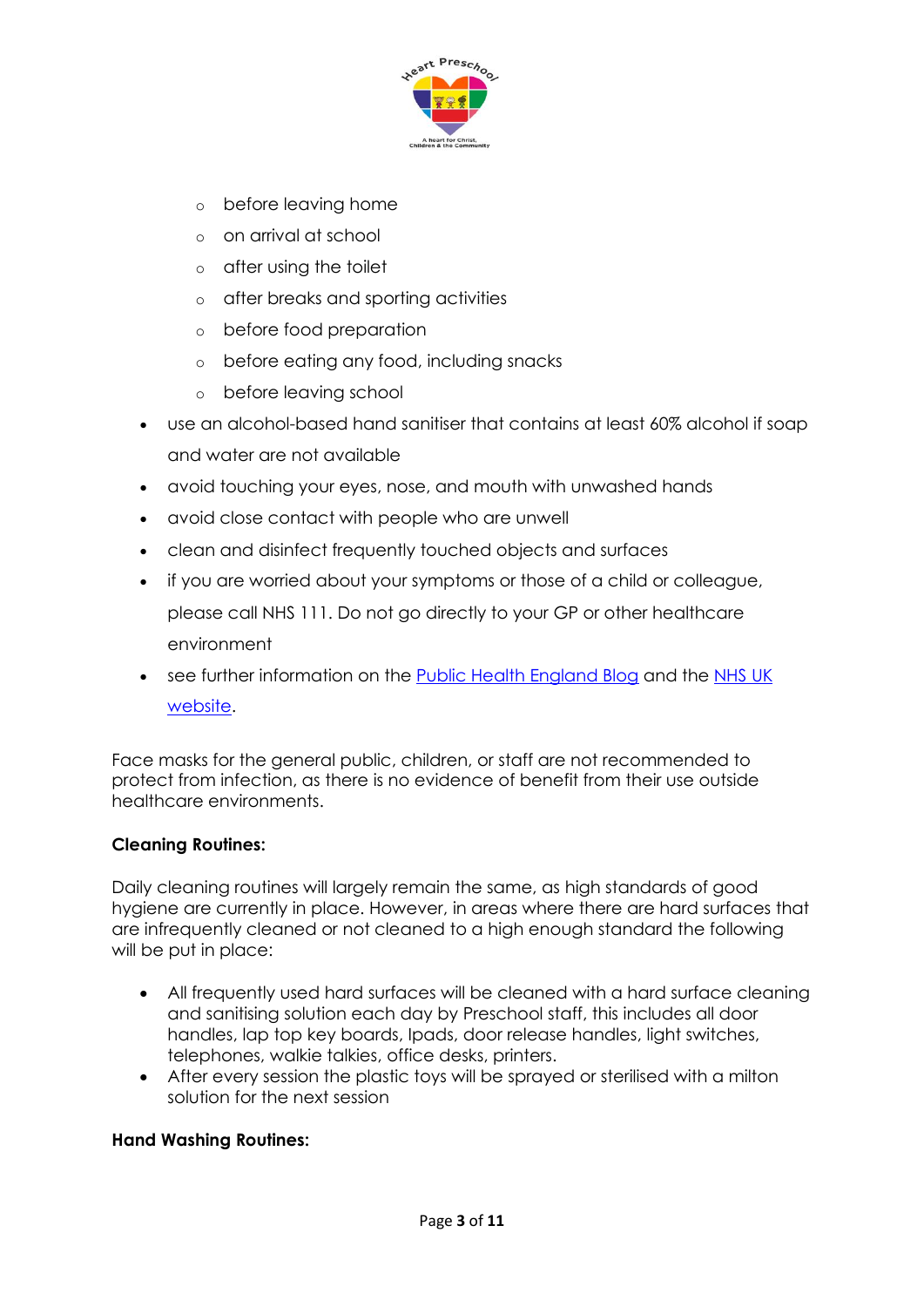

To ensure the staff, children, parents and visitors are washing their hands in line with the current guidelines the following will be put in place:

- On arrival to Preschool all adults will sanitise their hands in the entrance hall.
- Parents must take their child to the bathroom on arrival and wash their child's hands before leaving the Preschool.
- Staff should wash their own hands before supporting a child to wash theirs.
- During the day children and staff will wash their hands after going to the toilet or having their nappy changed, before meals or snacks, and when arriving back from a walk.
- Heart Preschool will introduce the Hand Washing Song to encourage the children to wash their hands with soap and water, and for at least twenty seconds.
- Children's guides on handwashing will go in all bathrooms.
- Hands can be wiped regularly with baby wipes and faces after meal times for very young children.
- Staff must continue to follow good hygiene practices and wash their hands before preparing or serving food even if wearing gloves.

### **Guidance on dealing with suspected or confirmed cases of COVID-19 at Heart Preschool CIC.**

#### **What to do if child or adult becomes unwell and believe they have been exposed to COVID-19 (either through travel to a specified country or area or contact with a confirmed case)**

Call NHS 111, or 999 in an emergency (if they are seriously ill or injured or their life is at risk), and if appropriate, explain which country they have returned from in the last 14 days. You can do this on their behalf if this is easier. People who become unwell should be advised not to go to their GP, pharmacy, urgent care centre or a hospital.

Whilst you wait for advice from NHS 111 or an ambulance to arrive, try to find somewhere safe for the unwell person to sit which is at least 2 metres away from other people. If possible, find a room or area where they can be isolated behind a shut door, such as a staff office or meeting room. If it is possible to open a window, do so for ventilation. They should avoid touching people, surfaces and objects and be advised to cover their mouth and nose with a disposable tissue when they cough or sneeze and put the tissue in the bin. If no bin is available, put the tissue in a bag or pocket for disposing in a bin later. If you don't have any tissues available, they should cough and sneeze into the crook of their elbow. The room will need to be cleaned once they leave.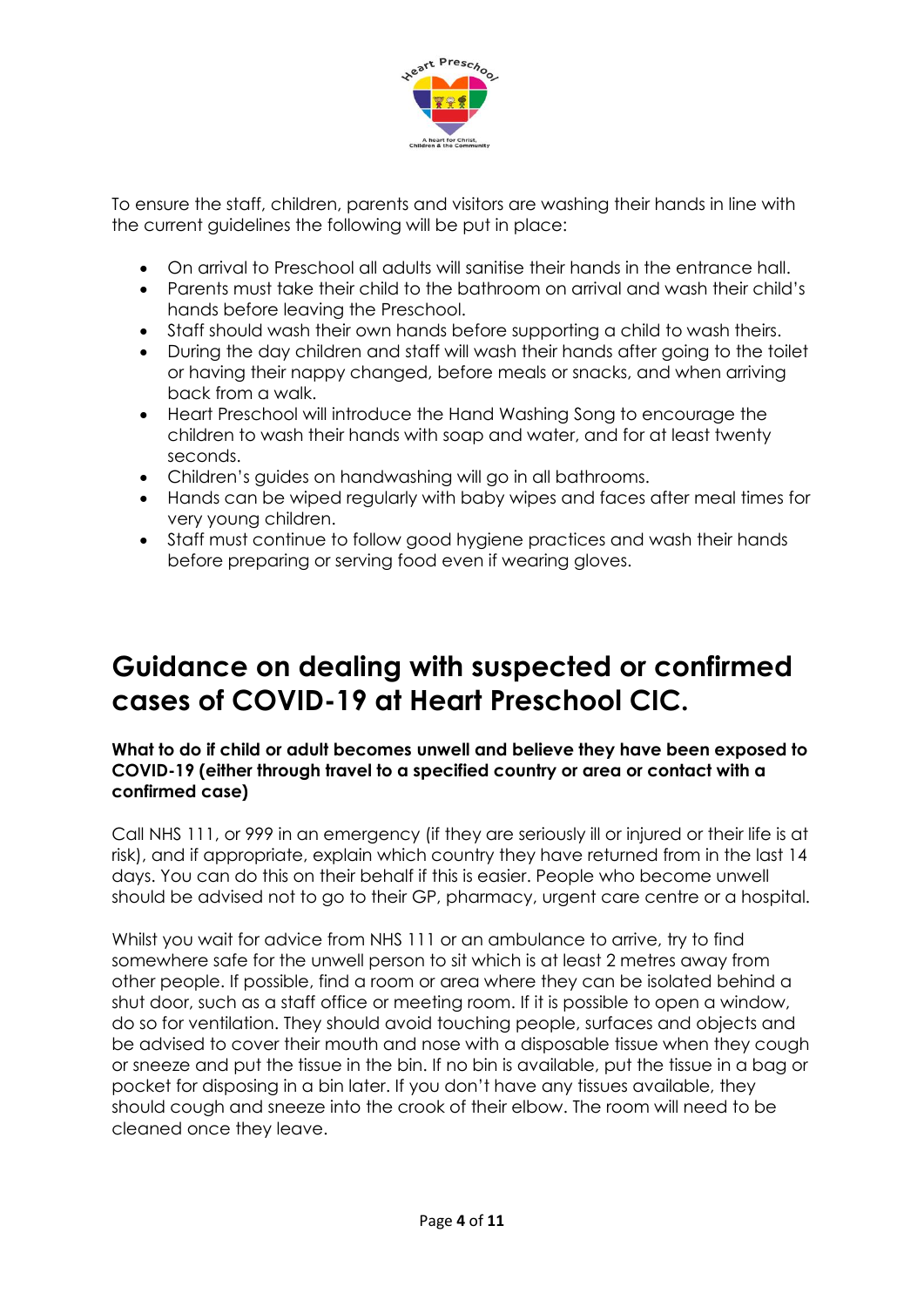

If they need to go to the bathroom whilst waiting for medical assistance, they should use a separate bathroom if available.

Make sure that children and young people know to tell a member of staff if they feel unwell.

#### **What to do if a case of COVID-19 is suspected in the Preschool.**

If anyone has been in contact with a suspected case in a childcare or educational setting, no restrictions or special control measures are required while laboratory test results for COVID-19 are awaited. There is no need to close the setting or send other learners or staff home. As a precautionary measure, the NHS are currently testing a very large number of people who have travelled back from affected countries, the vast majority of whom test negative. Therefore, until the outcome of test results is known there is no action that staff members need to take apart from cleaning specific areas and disposing of waste.

Once the results arrive, those who test negative for COVID-19 will be advised individually about return to Preschool.

#### **What to do if a case of COVID-19 is confirmed in the Preschool**

The Preschool will be contacted by the local Public Health England Health Protection Team to discuss the case, identify people who have been in contact with them and advise on any actions or precautions that should be taken. An assessment of each childcare or education setting will be undertaken by the Health Protection Team with relevant staff. Advice on the management of children and staff will be based on this assessment.

The Health Protection Team will also be in contact with the patient directly to advise on isolation and identifying other contacts and will be in touch with any contacts of the patient to provide them with appropriate advice. Advice on cleaning of communal areas such as playrooms and toilets will be given by the Health Protection Team.

If there is a confirmed case, a risk assessment will be undertaken by Heart Preschool with advice from the local Health Protection Team. In most cases, closure of the childcare or education setting will be unnecessary, but this will be a local decision based on various factors such as establishment size and children mixing.

#### **What to do if children or staff in the Preschool are contacts of a confirmed case of COVID-19 who was symptomatic while attending the Preschool.**

The definition of a contact includes: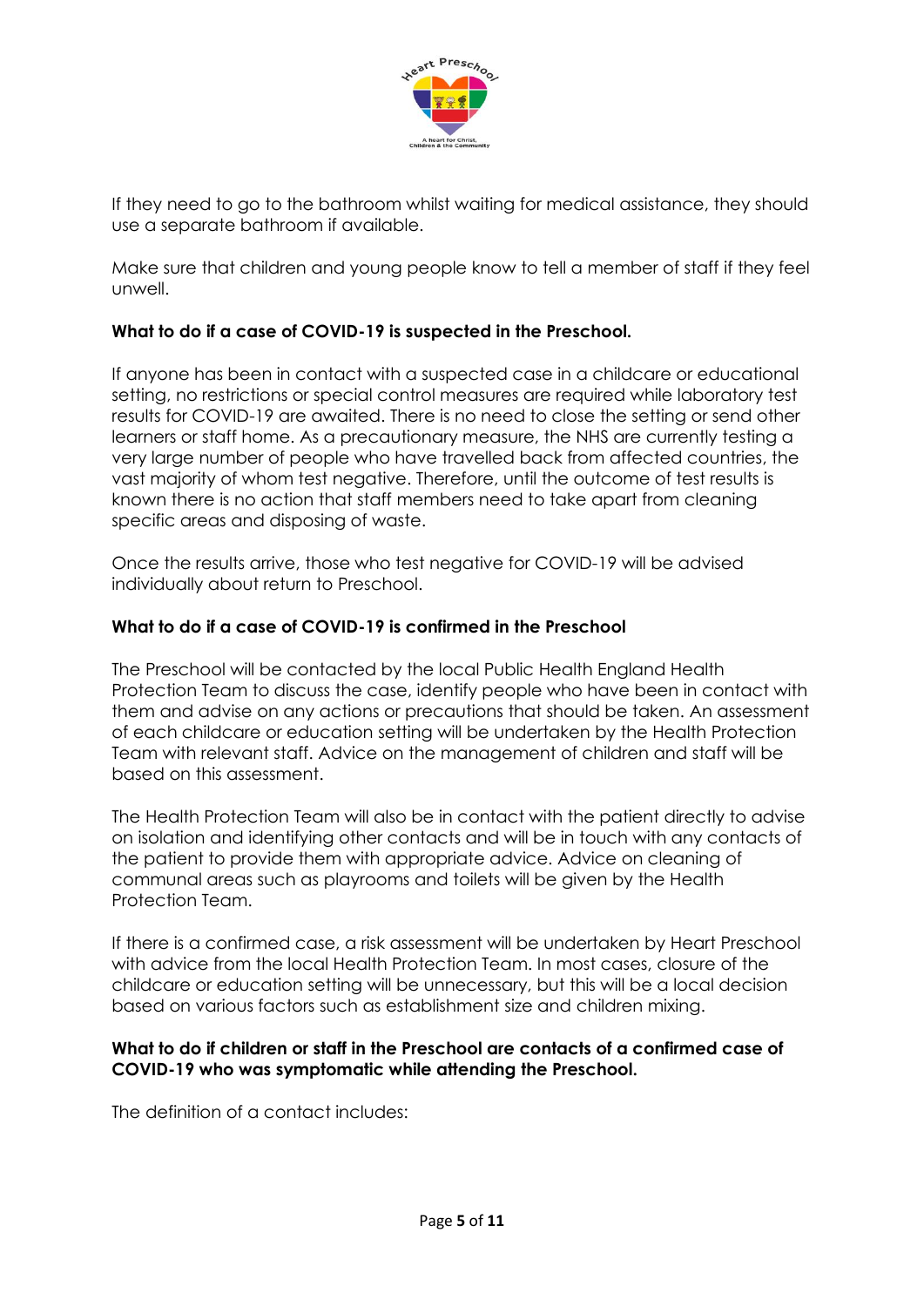

- any child or staff member in close face-to-face or touching contact including those undertaking small group work (within 2 metres of the case for more than 15 minutes)
- talking with or being coughed on for any length of time while the individual is symptomatic
- anyone who has cleaned up any bodily fluids of the individual
- close friendship groups
- any child or staff member living in the same household as a confirmed case, or equivalent setting such as a complex, boarding school dormitory or other student accommodation.

Contacts are not considered cases and if they are well, they are very unlikely to have spread the infection to others, however:

- they will be asked to self-isolate at home for 14 days from the last time they had contact with the confirmed case and follow the home isolation guidance
- they will be actively followed up by the Health Protection Team
- if they develop any symptoms within their 14-day observation period they should call NHS 111 for assessment
- if they become unwell with cough, fever or shortness of breath they will be tested for COVID-19
- if they require emergency medical attention, call 999 and tell the call handler or ambulance control that the person has a history of potential contact with COVID-19
- if they are unwell at any time within their 14-day observation period and they test positive for COVID-19 they will become a confirmed case and will be treated for the infection

Family and friends who have not had close contact (as listed above) with the original confirmed case do not need to take any precautions or make any changes to their own activities such as attending childcare or educational settings or work, unless they become unwell. If they become unwell, they should call NHS 111 and explain their symptoms and discuss any known contact with the case to consider if they need further assessment.

If a confirmed case occurs in the Preschool the local Health Protection Team will provide you with advice and will work with the management team. Outside those that are defined as close contacts, the rest of the Preschool does not need to take any precautions or make any changes to their own activities attending educational establishments or work as usual, unless they become unwell. If they become unwell they will be assessed as a suspected case depending on their symptoms. This advice applies to staff and children in the rest of the class. The decision as to whether children and staff fall into this contact group or the closer contact group will be made between the Health Protection Team, the Preschool and (if they are old enough) the child. Advice should be given as follows: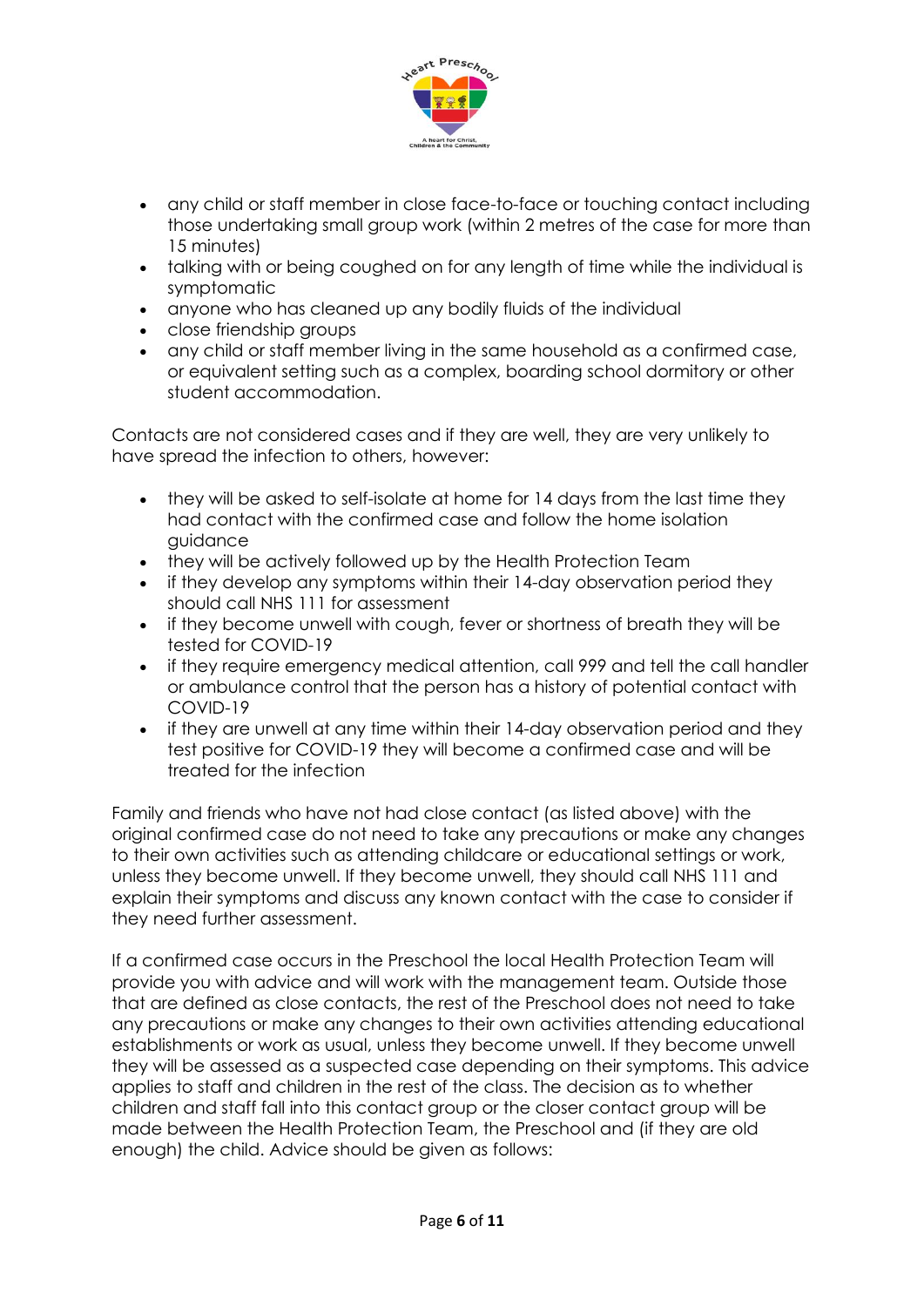

- if they become unwell with cough, fever or shortness of breath they will be asked to self-isolate and should seek medical advice from NHS 111
- if they are unwell at any time within the 14 days of contact and they are tested and are positive for COVID-19 they will become a confirmed case and will be treated as such.

#### **How to isolate an adult or child at Heart Preschool**

#### **If an adult becomes unwell and believe they have been exposed to COVID-19:**

If they become unwell in the workplace and have travelled to the affected countries the unwell person should be removed to an area which is at least 2 metres away from other people. If possible, find a room or area where they can be isolated behind a shut door, such as the meeting room (MaryDales room where our phonics and maths lessons normally take place). If it is possible to open a window, do so for ventilation.

The individual who is unwell should call NHS 111 from their mobile, or 999 if an emergency (if they are seriously ill or injured or their life is at risk) and explain which country they have returned from in the last 14 days and outline their current symptoms. If the person affected is not able for any reason to call NHS 111 themselves, then a staff member should call on their behalf.

Whilst they wait for advice from NHS 111 or an ambulance to arrive, they should remain at least 2 metres from other people. They should avoid touching people, surfaces and objects and be advised to cover their mouth and nose with a disposable tissue when they cough or sneeze and put the tissue in a bag, then throw the tissue in the bin. If they don't have any tissues available, they should cough and sneeze into the crook of their elbow.

If they need to go to the toilet whilst waiting for medical assistance, they should use a separate toilet, if available.

#### **If a child becomes unwell and believe they have been exposed to COVID-19:**

The child must be isolated in the same manner as an adult; however their key person or person in charge should remain with them, and keep their distance from the child, at least 2 meters.

The adult must wear protective gloves and disposable apron.

To ensure the child and staff members safety the child will be sat in a chair, or strapped into a buggy if suitable, in order to maintain their distance from the adult supporting them. The key person will read stories to the child to occupy them.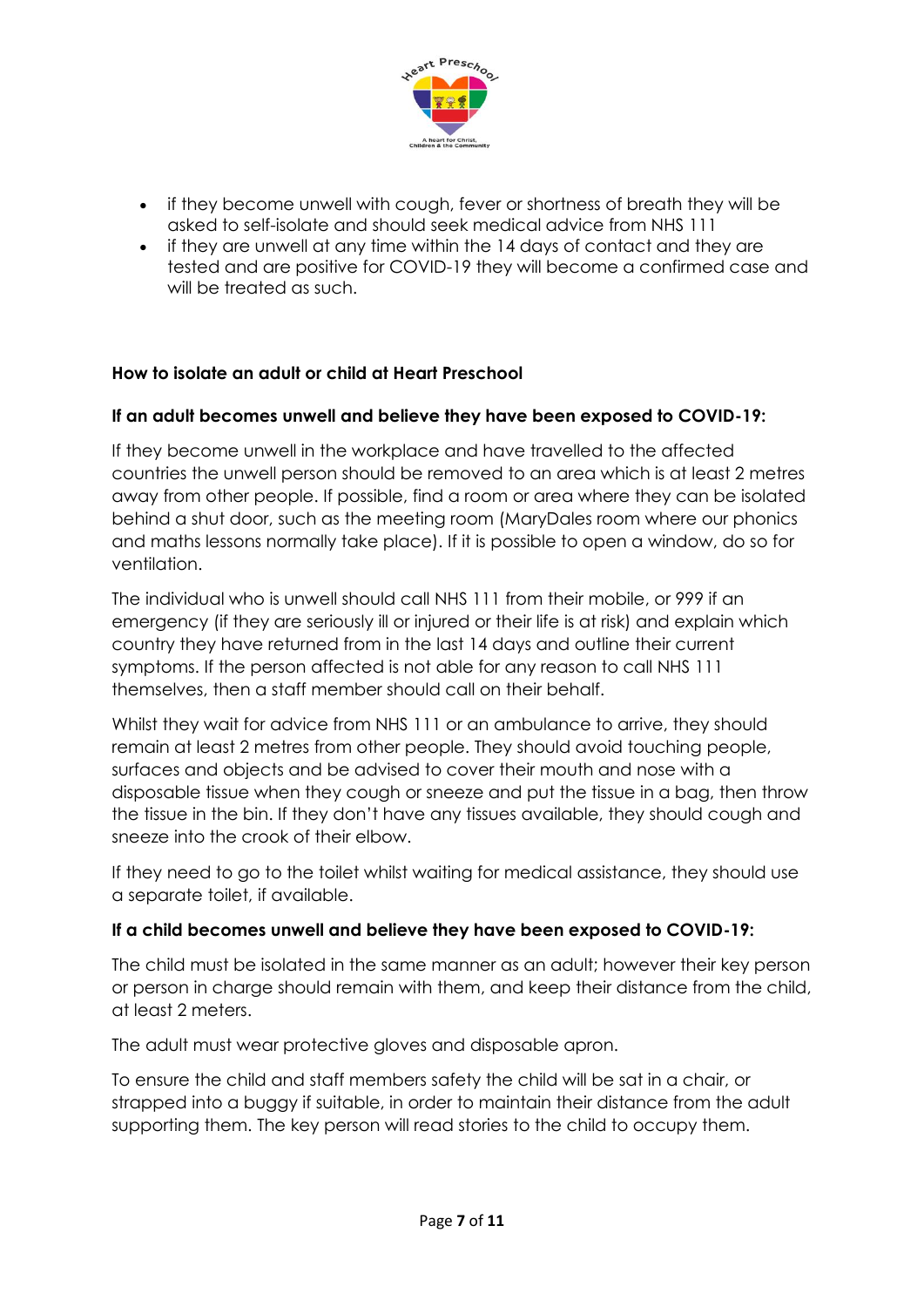

The child's parent would be called to collect the child immediately, 111 will also be called for advice and if required an ambulance will be called. The child should be off the Preschools premises within one hour of becoming unwell.

After the child or staff member has left the room used for isolation will need to be deep cleaned, including any objects/items touched.

### **Guidance on dealing with children and adults who have travelled to affected countries/regions**

**What to do if a child or adult at the Preschool has travelled from any [Category 1](https://www.gov.uk/government/publications/covid-19-specified-countries-and-areas)  [specified country/area](https://www.gov.uk/government/publications/covid-19-specified-countries-and-areas) in the past 14 days**

*Countries/areas:* 

*Wuhan city and Hubei Province (China, see map)*

*Iran* 

*Daegu or Cheongdo (Republic of Korea, see map)* 

*Any specific lockdown areas in Northern Italy as designated by the Government of Italy since February 19th: o Bertonico o Casalpusterlengo o Castelgerundo o Castiglione D'Adda o Codogno o Fombio o Maleo o San Fiorano o Somaglia o Terranova dei Passerini: o Vo (list correct ad of 09/03/2020)*

If an individual falls into this category, contact NHS 111 for further advice:

- if they are currently well, they should self-isolate for 14 days and you should follow the advice as above for contacts of confirmed cases in the educational setting
- if they become unwell please call NHS 111 immediately for them to be assessed by an appropriate specialist. You should follow the advice as above for contacts of confirmed cases in the Preschool. If they require emergency medical attention, call 999 and tell the call handler or ambulance control that the person has a history of recent travel to risk areas for COVID-19

#### **What to do if a child or adult has travelled from a Category 2 specified country/area in the last 14 days**

*Countries/areas: ▪ Cambodia ▪ China\* main land ▪ Hong Kong ▪ Italy: north\* (see map) ▪ Japan ▪ Laos ▪ Macau ▪ Malaysia ▪ Myanmar ▪ Republic of Korea ▪ Singapore ▪ Taiwan*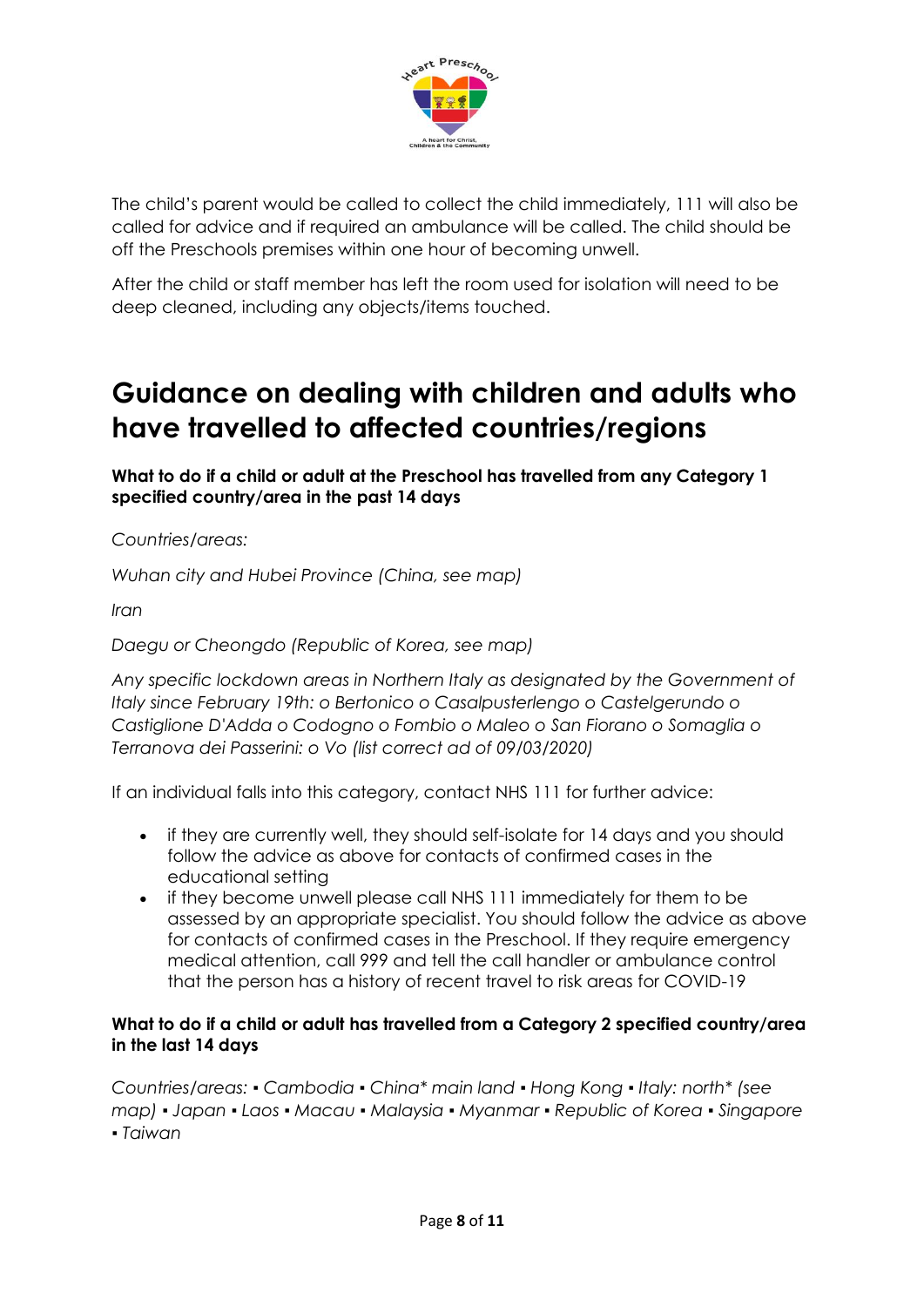

*▪ Thailand ▪ Vietnam \*Except areas of the country specifically referred to in Category 1. (list correct ad of 09/03/2020)*

If they are currently well:

- they are advised to self-isolate only if they develop symptoms
- they can continue to attend work or education
- they do not need to avoid contact with other people
- their family do not need to take any precautions or make any changes to their own activities
- testing people with no symptoms for COVID-19 is currently not recommended
- it is useful to always take a mobile phone with them when they go out so that they can contact others if they do become unwell

If they become unwell:

- they should stay indoors and avoid contact with other people as they would with other flu viruses (see home isolation advice).
- they (or a family member, colleague or member of staff) should call NHS 111 immediately for them to be assessed by an appropriate specialist, as quickly as possible
- they should stay at home and should not attend work or education
- they should not go directly to their GP or other healthcare environment
- if they require emergency medical attention, call 999 and tell the call handler or ambulance control that the person has a history of recent travel to risk areas for COVID-19

#### **What to do if children or staff return from travel anywhere else in the world within the last 14 days**

Currently there are minimal cases outside the risk areas and therefore the likelihood of an individual coming into contact with a confirmed case is low.

There is no need to advise any of these children or staff to avoid normal activities or educational settings unless they have had contact with a confirmed case of COVID-19.

If individuals are aware that they have had close contact with a confirmed case of COVID-19 they should contact NHS 111 for further advice.

For the latest country specific information please visit [NaTHNac Travel Pro.](https://travelhealthpro.org.uk/countries)

### **Guidance on cleaning Heart Preschool after a case of COVID-19 (suspected or confirmed)**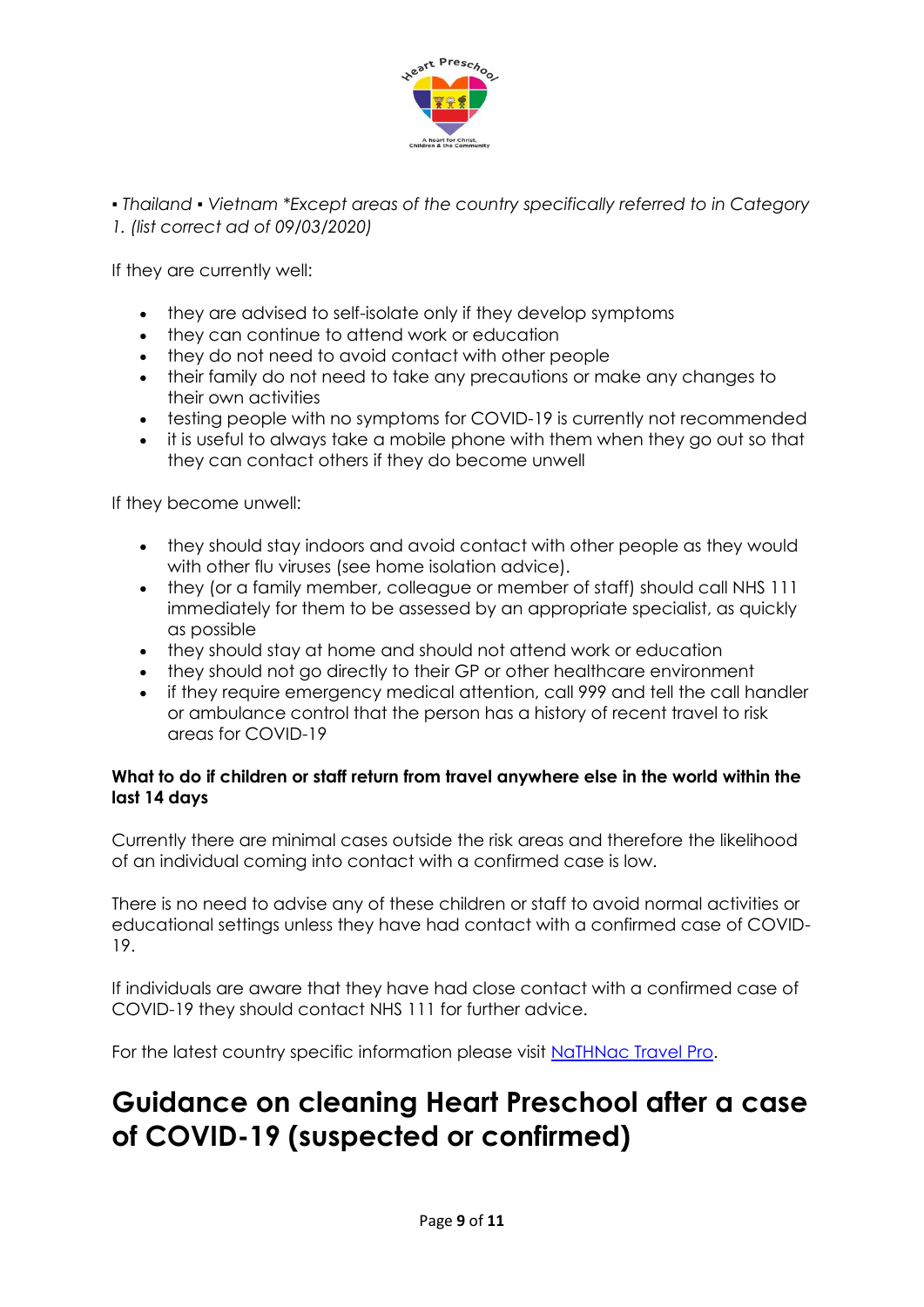

Coronavirus symptoms are similar to a flu-like illness and include cough, fever, or shortness of breath. Once symptomatic, all surfaces that the suspected case has come into contact with must be cleaned using disposable cloths and household detergents, according to current recommended workplace legislation and practice.

These include:

- all surfaces and objects which are visibly contaminated with body fluids
- all potentially contaminated high-contact areas such as toilets, door handles, telephones

Public areas where a symptomatic individual has passed through and spent minimal time in (such as corridors) but which are not visibly contaminated with body fluids do not need to be specially cleaned and disinfected. If a person becomes ill in a shared space, these should be cleaned as detailed above.

# **Guidance to assist professionals**

As COVID-19 has only been recently identified, guidance to support professionals is regularly being updated or published. Up-to-date advice can be found through the following links

Coronavirus (COVID-19): latest information and advice: [https://www.gov.uk/guidance/wuhan-novel-coronavirus-information-for](https://www.gov.uk/guidance/wuhan-novel-coronavirus-information-for-thepublic?gclid=EAIaIQobChMI66ix8Y_g5wIVTbTtCh2BoQ6nEAAYASAAEgLn-fD_BwE)[thepublic?gclid=EAIaIQobChMI66ix8Y\\_g5wIVTbTtCh2BoQ6nEAAYASAAEgLn-fD\\_BwE](https://www.gov.uk/guidance/wuhan-novel-coronavirus-information-for-thepublic?gclid=EAIaIQobChMI66ix8Y_g5wIVTbTtCh2BoQ6nEAAYASAAEgLn-fD_BwE)

Guidance for educational settings

[https://www.gov.uk/government/publications/guidance-to-educational-settings](https://www.gov.uk/government/publications/guidance-to-educational-settings-about-covid-19)[about-covid-19](https://www.gov.uk/government/publications/guidance-to-educational-settings-about-covid-19)

Guidance for employers and business

[https://www.gov.uk/government/publications/guidance-to-employers-and](https://www.gov.uk/government/publications/guidance-to-employers-and-businesses-about-covid19/guidance-for-employers-and-businesses-on-covid-19)[businesses-about-covid19/guidance-for-employers-and-businesses-on-covid-19](https://www.gov.uk/government/publications/guidance-to-employers-and-businesses-about-covid19/guidance-for-employers-and-businesses-on-covid-19)

<https://www.acas.org.uk/coronavirus>

| Call NHS 111                                                                                                                |
|-----------------------------------------------------------------------------------------------------------------------------|
| PHE South London Health Protection Team<br><b>Floor 3C Skipton House, 80 London Road</b><br>London<br>$\frac{1}{2}$ SE1 6LH |
| phe.slhpt@nhs.net; slhpt.oncall@phe.gov.uk<br>Phone: 0344 326 2052<br>Fax: 03443267255                                      |